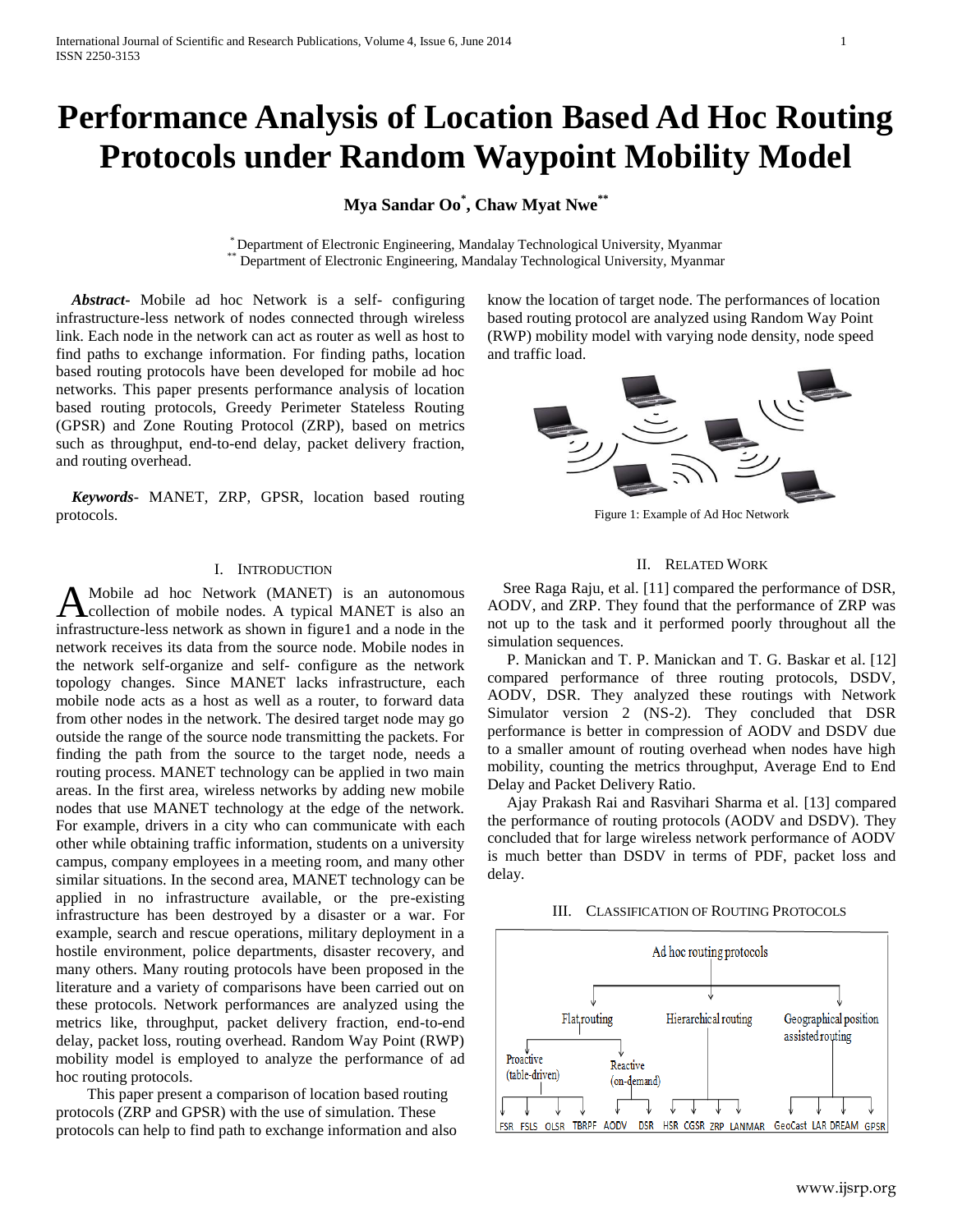**Proactive routing protocols** – Proactive protocol also called table-driven routing protocol and all the nodes maintain the list of information about the next node through it. The source node does not need route discovery to find a route to destination and needs required amount of data for maintenance when failure.

**Reactive routing protocols** - Reactive protocol also called as on-demand routing protocol is based upon query–reply dialog. Consuming more time to find routes and flooding of network obstruct can cause.

**Hybrid routing protocols** – Hybrid protocols take advantages of proactive and reactive routing and is based upon distance vector protocol but contain advantage of link state protocol. Hybrid protocol enhances interior gateway routing protocol.

**Hierarchical routing protocols** – Hierarchical routing starts with proactively prospected routes and serves demand for additional routes on reactive flooding.

**Geographic routing protocols** – Geographic routing is based on position of a location where source sends location message to destination rather than address of the network.

## *A. Zone Routing Protocol (ZRP)*

 Zone Routing Protocol (ZRP), a hybrid routing, is suitable for a wide variety of mobile ad-hoc networks. In ZRP, a zone for every node is defined with single configurable parameter n hops (zone radius) from it. The sequence number for message is used to discover loop free routes. ZRP uses three different route discovery protocols, Intrazone routing Protocol (IARP), Interzone Routing Protocol (IERP), and Bordercast Resolution Protocol (BRP).

**Intrazone Routing Protocol (IARP)** - The proactive Intrazone Routing Protocol (IARP) is used to maintain the local topology. The IARP is derived from globally proactive link state routing protocols that provide a complete view of network connectivity.

**Interzone Routing Protocol (IERP)** - Interzone Routing Protocol (IERP) is very similar to classical route discovery protocols. An IERP route discovery is initiated when no route is locally available to the destination of an outgoing data packet. The source generates a route query packet, which is uniquely identified by a combination of the source node's address and request number. The query is then relayed to a subset of neighbors as determined by the bordercast algorithm called Bordercast Resolution protocol. Bordercast, is used to reduce the number of redundant forwarding in route discovery of interzone routing protocol.



Figure 2: ZRP Path Discovery Process

In ZRP, peripheral nodes are nodes containing minimum distance from the node equal to the zone radius. IARP requires Neighbor Discovery Protocol. Link failures are identified by Hello messages and ensure that neighbors are present. IERP is invoked if IARP is unable to locate the destination.



Figure 3: ZRP example

 This example shows the node S which is the source sends packet to destination i.e. node X. This diagram has zone radius  $r=2$ . To check whether destination is within its zone checking by node uses the routing table offered by IARP because if not found then route request is issued by IERP. Request is broadcast to peripheral nodes represented gray in fig 3.

#### **Route Maintenance**

 Each node proactively maintains routes within a local region. Knowledge of the routing zone topology is leveraged by the ZRP to improve the efficiency of a globally reactive route query/reply mechanism. The proactive maintenance of routing zones also helps in improving the quality of discovered routes, by making them more robust to changes in network topology.

## *B. Greedy Perimeter Stateless Routing (GPSR)*

 Greedy Perimeter Stateless Routing (GPSR) specifies only the geographic forwarding strategy, and GPSR's data forwarding algorithm embraces two components: greedy forwarding and perimeter routing.



Figure 4: Greedy forwarding example, y is x's closest neighbor to D

#### **Greedy Forwarding**

 In Greedy Forwarding, the source node knows the geographic locations of the destination node. The information of position will be integrated into the route request packet. A local table with the listed positions of the entire neighbor nodes in its range is maintained by each node. The node which have to treat the route request packet checks its local table for a nearest node with the destination and forwards the data packet to the corresponding node.

 An example of Greedy forwarding is shown in figure 3. X receives a packet destined for D. x's radio range is represented by the dotted circle. The packet is forwarded from x to y, as the distance between y and D is less than that between D and any of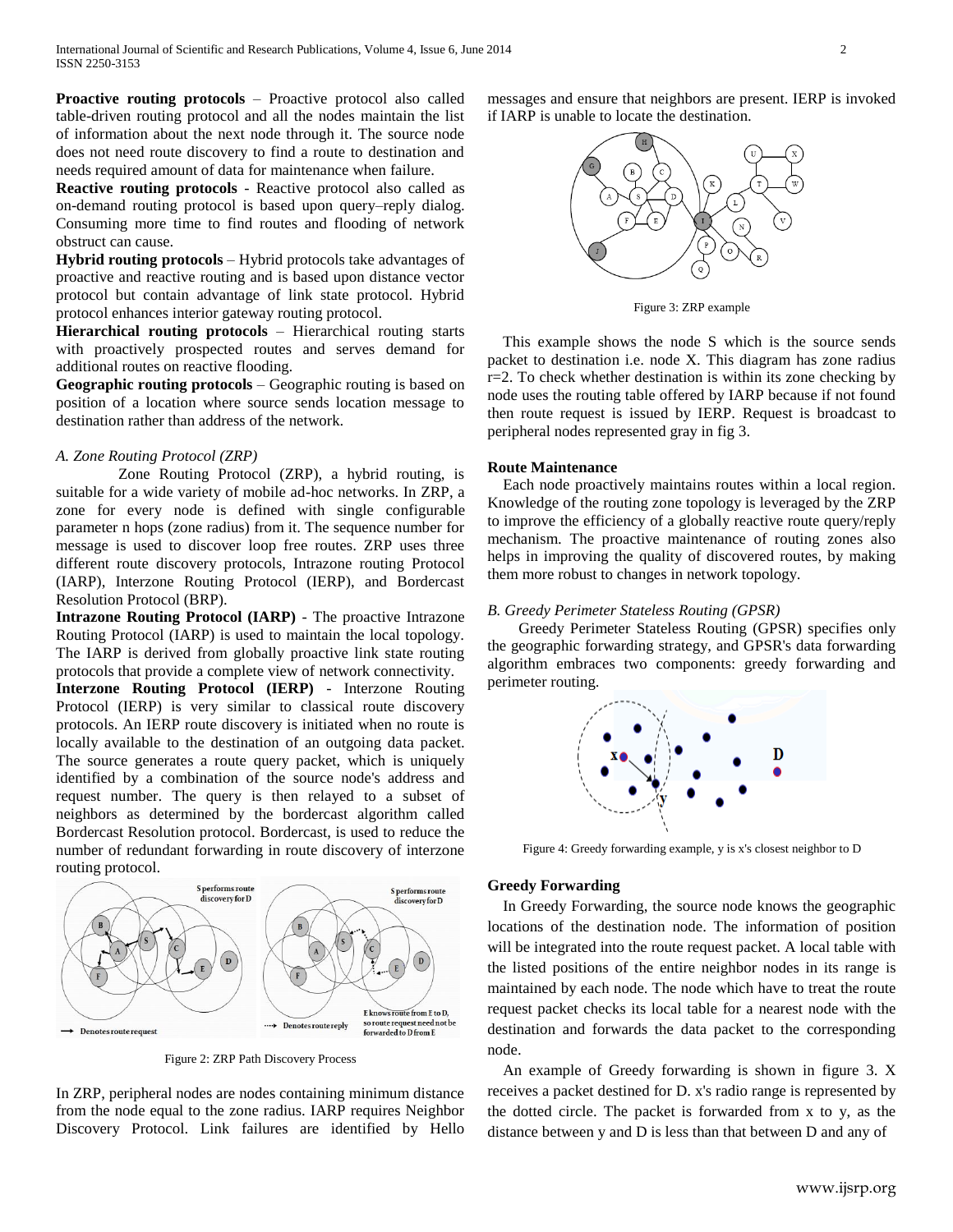x's other neighbors. This Greedy forwarding process repeats, until the packet reaches D. When the packet cannot find a neighbor node closest to the destination, a recovery strategy called the perimeter forwarding is used.

# **Perimeter Routing**

 When a node is unable to find a neighbor node nearer to the destination, greedy mode will be changed into perimeter mode.



 In figure 5 (a), x is closer to D than its neighbors w and y. The radius of D is equal to the distance between x and D. Although two paths  $(X \rightarrow y \rightarrow Z \rightarrow D)$  and  $(X \rightarrow w \rightarrow v \rightarrow D)$ , X will not choose to forward to w or y using greedy forwarding. X is local maximum in its proximity to D. The packet mode will be placed to perimeter mode and the second algorithm will be active.

 In perimeter mode forwarding, the right hand rule is used for traversing the edges of a void (the shaded region without nodes). This algorithm finds out a possible path around a void to the destination node.

 The right hand rule states that when arriving at node x from node y, the next edge traversed is the next one sequentially counterclockwise about x from edge (x, y). The right hand rule traverses the interior of a closed polygonal region in clockwise order. In figure 5 (b), edges are traversed in the order ( $y \rightarrow y \rightarrow$  $z \rightarrow y$ ). The rule traverses an exterior region, in this case, the region outside the same triangle, in counterclockwise edge order.

IV. SIMULATION ENVIRONMENT



Figure 6: Simulation Network Area

NS-2.33 is used for the entire simulation. The TCL script is used to run NS-2 simulation for analyzing the performance of routing protocols in MANETs. These files are then used for the simulation and a trace file is generated as output. Prior to the simulation, the simulation parameters must be selected. The trace files can then be scanned and analyzed for the various performance metrics. After the output trace file have analyzed with awk script, these data are plotted on Microsoft Office Excel. And the trace files can also be used to visualize the simulation run with Network Animator (NAM).

 For MANET simulation, performance metrics are used to analyze the protocols.

**Throughput** – Throughput is the total number of packets that have been successfully delivered from source node to destination node.

**End-to-End Delay** – End-to-end delay is the average time delay for data packets from the source node to the destination node.

**Packet Delivery Fraction** – Packet delivery fraction is the ratio of total number of packets received by destination over total number of packets sent by source.

**Routing Overhead** – Routing overhead is all packets sent or forwarded at network layer.

 There are many simulation parameters that need to be varied in order to perform exhaustive simulations.

| Table1. Simulation Parameters |                     |
|-------------------------------|---------------------|
| <b>Parameters</b>             | Value               |
| <b>Routing Protocols</b>      | ZRP, GPSR           |
| <b>Mobility Models</b>        | Random Way Point    |
| Propagation Model             | Two Ray Ground      |
| MAC Layer protocol            | <b>IEEE802.11</b>   |
| Antenna Model                 | Omni Antenna        |
| Channel Type                  | Wireless Channel    |
| Simulation Area               | $200m \times 200m$  |
| Simulation Time               | 100s                |
| Number of nodes               | 10, 20, 30, 40, 50  |
| Node Speed                    | 1, 2, 3, 4, 5       |
| <b>UDP</b> connections        | 20, 40, 60, 80, 100 |
| Packet size                   | 512 bytes           |

#### V. SIMULATION RESULTS AND ANALYSIS

 Figure 1, 2 and 3 represent as the performance of location based routing protocols. The protocols are analyzed for throughput, end-to-end delay, packet delivery fraction and overhead at varying node density, node speed and traffic load under Random WayPoint (RWP) mobility model.

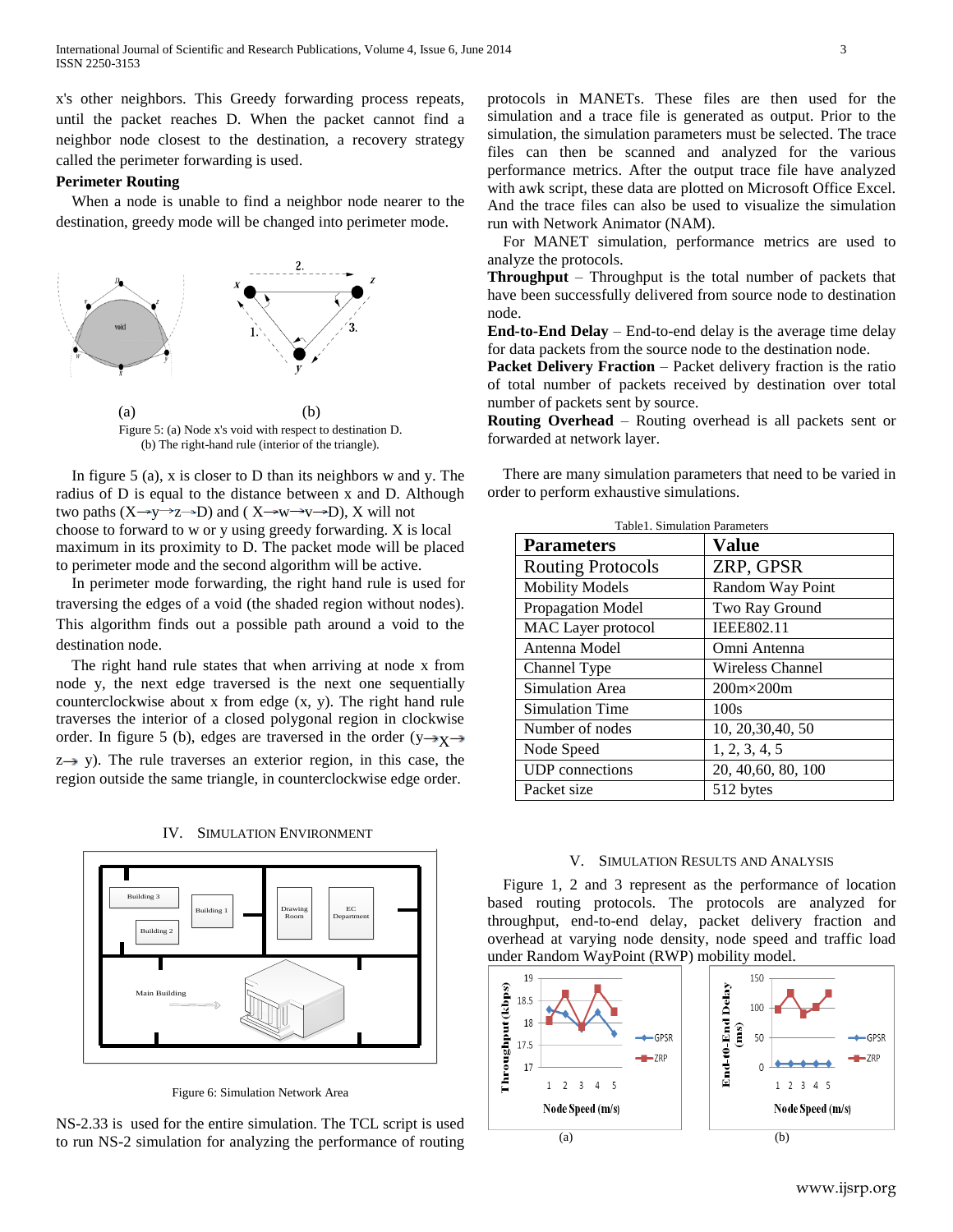

Figure 1: (a) Throughput, (b) End-to-End Delay, (c) Packet Delivery Fraction and (d) Routing Overhead for varying node speed

 Figure 1(a) shows the throughput of the protocols. GPSR performs better than ZRP in low node speed. ZRP scales well when the speed of node in the network increases. ZRP has a lower throughput than GPSR which increases fluctuately.

 Figure 1(b) shows the end-to-end delay of the protocols. GPSR has the lower end-to-end delay at low and high node speed as compare to ZRP. ZRP has a higher end-to-end delay than GPSR in all case, which increases when the speed of node increases. This is not desirable property of a protocol, as that end-to-end delay reveals that ZRP inefficiency to operate properly in a network.

 Figure 1(c) illustrates the packet delivery fraction of the two protocols. GPSR has better performance than ZRP in term of PDF in all case. The PDF of GPSR are same with 100%. ZRP has a lower PDF in case of 1 and 2m/s, which increase significantly up to 100% at 3 and 4m/s. After 4 cases, ZRP performance drop significantly with 5m/s.

 Figure 1(d) shows the routing overhead of location based routing protocols. GPSR has lower routing overhead whereas ZRP has a higher routing overhead in simulation results. ZRP presents small fluctuations in term of routing overhead. That high routing overhead degrades the performance of the protocols as it consumes more bandwidth.



Figure 2: (a) Throughput, (b) End-to-End Delay, (c) Packet Delivery Fraction and (d) Routing Overhead for varying node density

 Based on the results of simulation as indicated in figure 2(a) it is observed that both protocols have a similar performance at all nodes. GPSR has a smaller better than ZRP in term of throughput. The throughputs in the two protocols increase when the number of nodes increases.

 GPSR has the lower end-to-end delay at low and high node density as compare to ZRP, as we see in figure 2(b). ZRP has a lower end-to-end delay than GPSR in case of 10 and 20 nodes, which increase exponentially with 50 nodes.

 Figure 2(c) shows the PDF of the protocols. Both protocols have an identical performance except in case of 50 nodes, in which ZRP performance drop significantly with that node.

 Figure 2(d) shows the routing overhead of ZRP and GPSR. GPSR has a lower routing overhead than ZRP, but the routing overhead of GPSR has slightly increase when the number of node increase. ZRP has the worst performance due to the high routing overhead with increasing nodes.



Figure 3: (a) Throughput, (b) End-to-End delay, (c) Packet Delivery Fracyion and (d) Routing Overhead for varying traffic load

 Above the two protocols have a similar performance in term of throughput as seen in figure 3(a). Impoving the throughput is also well the performance of the protocols.

 Figure 3(b) illustrates the end-to-end delay of both protocol. GPSR has a better performance than ZRP in all case. The performance of ZRP degrades with increasing network connections.

 Figure 3(c) shows the PDF of ZRP and GPSR. Both protocols have an identical performance in term of PDF (100%) at 20 connections. At 40 connections, the PDF of GPSR continue stable whereas that of ZRP drop significantly with 99.5%. After that the PDF of both protocols, GPSR and ZRP stable with 99.68% and 99.84% respectively.

 Figure 3(d) shows the routing overhead of ZRP and GPSR. GPSR has a lower routing overhead than ZRP under varying